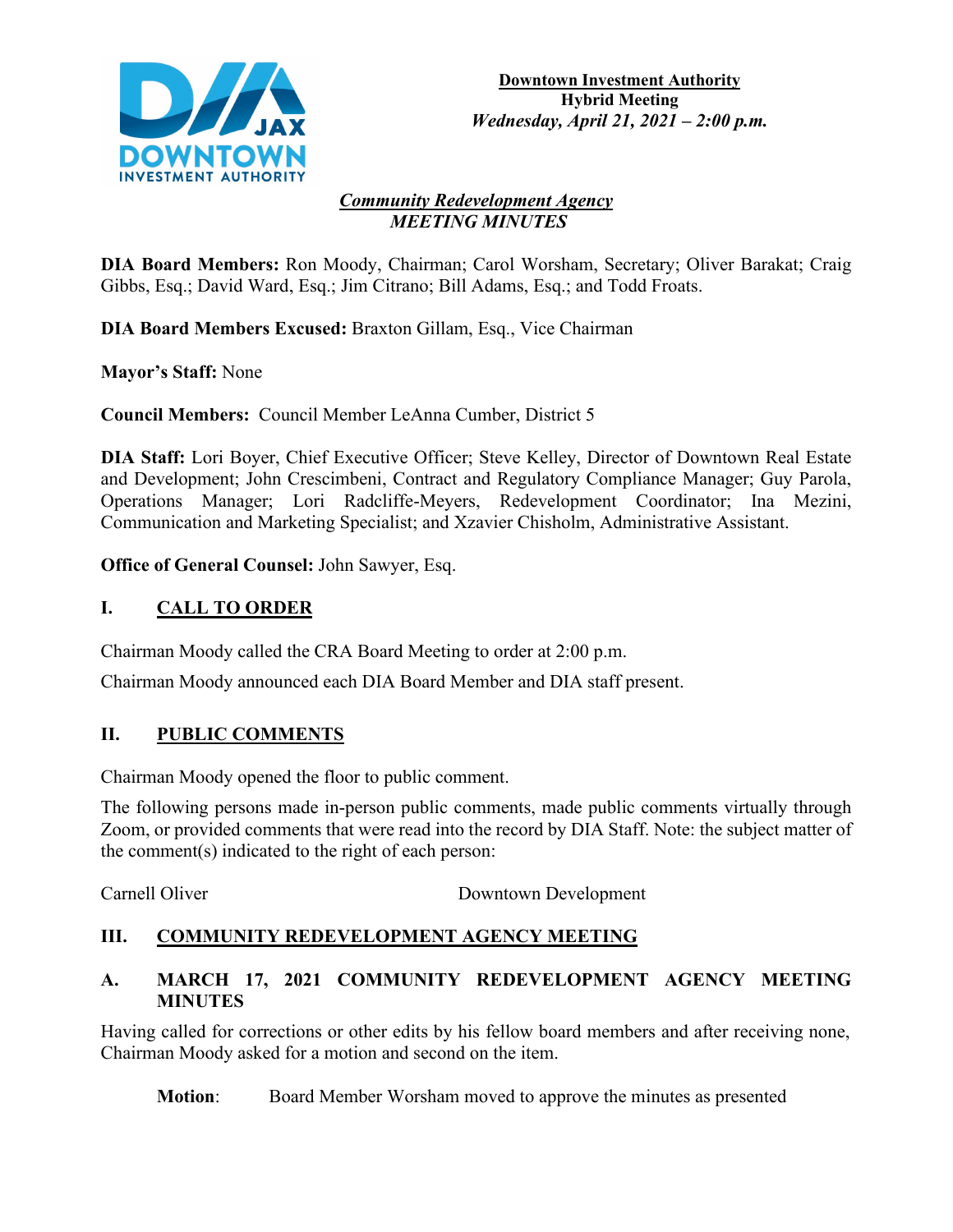Downtown Investment Authority CRA Meeting Minutes – Wednesday, April 21, 2021 at 2:00 p.m. Page 2 of 6

**Seconded:** Board Member Ward seconded the motion

**Vote: Aye: 8 Nay: 0 Abstain: 0**

#### **THE MOTION PASSED UNANIMOUSLY 8-0-0.**

#### **B. RESOLUTION 2021-04-01: SOUTHSIDE TID FY 20-21 BUDGET AMENDMENT**

#### **A RESOLUTION OF THE DOWNTOWN INVESTMENT AUTHORITY ACTING AS THE SOUTHSIDE COMMUNITY REDEVELOPMENT AGENCY BOARD AMENDING THE FY 2020-21 TAX INCREMENT DISTRICT ("TID") BUDGET FOR THE SOUTHSIDE CRA PURSUANT TO SEC. 163.387, F.S. AND SEC. 106.341, ORDINANCE CODE; PROVIDING AN EFFECTIVE DATE.**

Chairman Moody gave the floor to CEO Boyer to introduce the Resolution.

CEO Boyer gave a brief presentation of the Resolution, stating the following:

- The Resolution deals exclusively with that portion of the tax increment revenue in the Southbank that was Unallocated in the City Adopted Budget for this Fiscal year. The total amount was \$513,471.
- CEO Boyer made recommendations to the Finance and Budget committee on uses for the Unallocated funds.
- The committee recommended \$413,471 for the Southbank parking and relocation of the underground septic tanks.
- CEO Boyer stated that there was discussion about the possible acquisition of an additional park parcel on the Southbank.

CEO Boyer concluded her presentation.

Chairman Moody gave the floor to Board Member Froats to provide an overview of the Finance and Budget Committee's recommendations and bring the motion to the floor.

- \$2M per year is being set aside to fund the obligation to The District.
- The River City project liability was considered.
- Confirmed the recommendation of \$413,471 for the Southbank parking and relocation of the underground septic tanks.
	- **Motion**: Board Member Froats moved to approve Resolution 2021-04-01 as presented, in accordance with the Finance and Budget Committee's recommendation.

Seeing no further discussion, Chairman Moody called for a vote.

**Vote: Aye: 8 Nay: 0 Abstain:**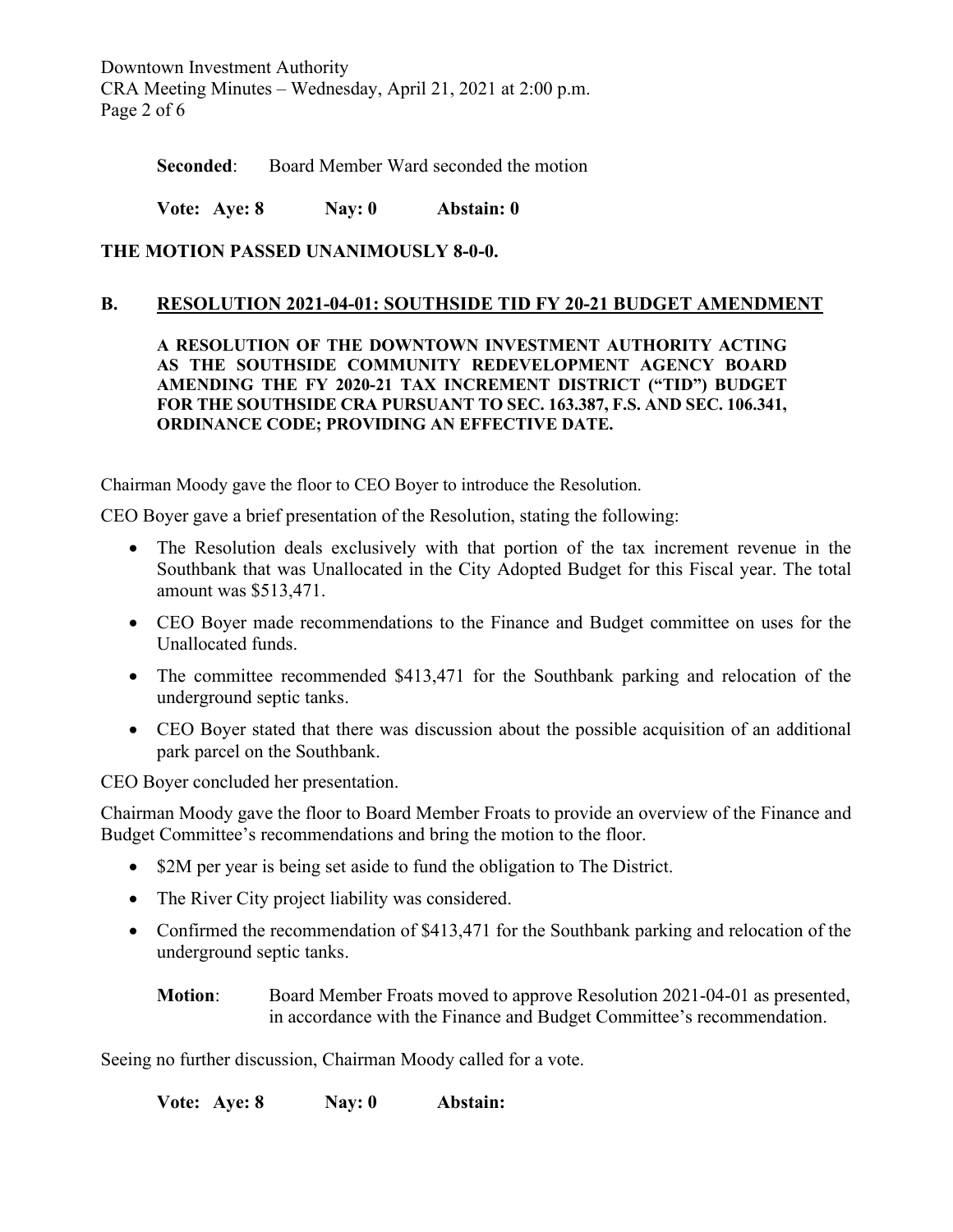#### **THE MOTION PASSED UNANIMOUSLY 8-0-0**

#### **C. RESOLUTION 2021-04-02: COMBINED NORTHSIDE EAST AND NORTHSIDE WEST TID FY 20-21 BUDGET AMENDMENT**

**A RESOLUTION OF THE DOWNTOWN INVESTMENT AUTHORITY ACTING AS THE COMMUNITY REDEVELOPMENT AGENCY BOARD OF THE COMBINED NORTHSIDE EAST AND NORTHWEST CRA'S ADOPTING A FY 2020-21 AMENDED TAX INCREMENT DISTRICT ("TID") BUDGET FOR THE COMBINED NORTHSIDE EAST AND NORTHWEST CRA'S PURSUANT TO SEC. 163.387, F.S. AND SEC. 106.341, ORDINANCE CODE; PROVIDING AN EFFECTIVE DATE.**

Chairman Moody gave the floor to CEO Boyer to introduce the Resolution.

CEO Boyer provided a brief overview of the Resolution, stating the following:

- \$497,732 in Unallocated funds from the Council approved budget from FY 20-21.
- The Finance and Budget Committee recommended that it be used for Northbank parks and programming.
- Would allow for capital projects and programming

Chairman Moody gave the floor to Board Member Froats to bring forth the Finance and Budget Committee's recommendations.

Board Member Froats stated that the Committee agreed the funding would be best used for parks and programming.

**Motion**: Board Member Froats moved to approve Resolution 2021-04-21 as presented, in accordance with the Finance and Budget Committee's recommendation.

Chairman Moody opened the floor for discussion.

Board Member Adams suggested coordinating with DVI and other organizations to assist with programming.

Board Member Barakat stated that he is in support but that he is more inclined to using DIA funds toward improving physical infrastructure and brick and mortar projects.

Chairman Moody called for a vote.

**Vote: Aye: 8 Nay: 0 Abstain: 0**

**THE MOTION PASSED UNANIMOUSLY 8-0-0**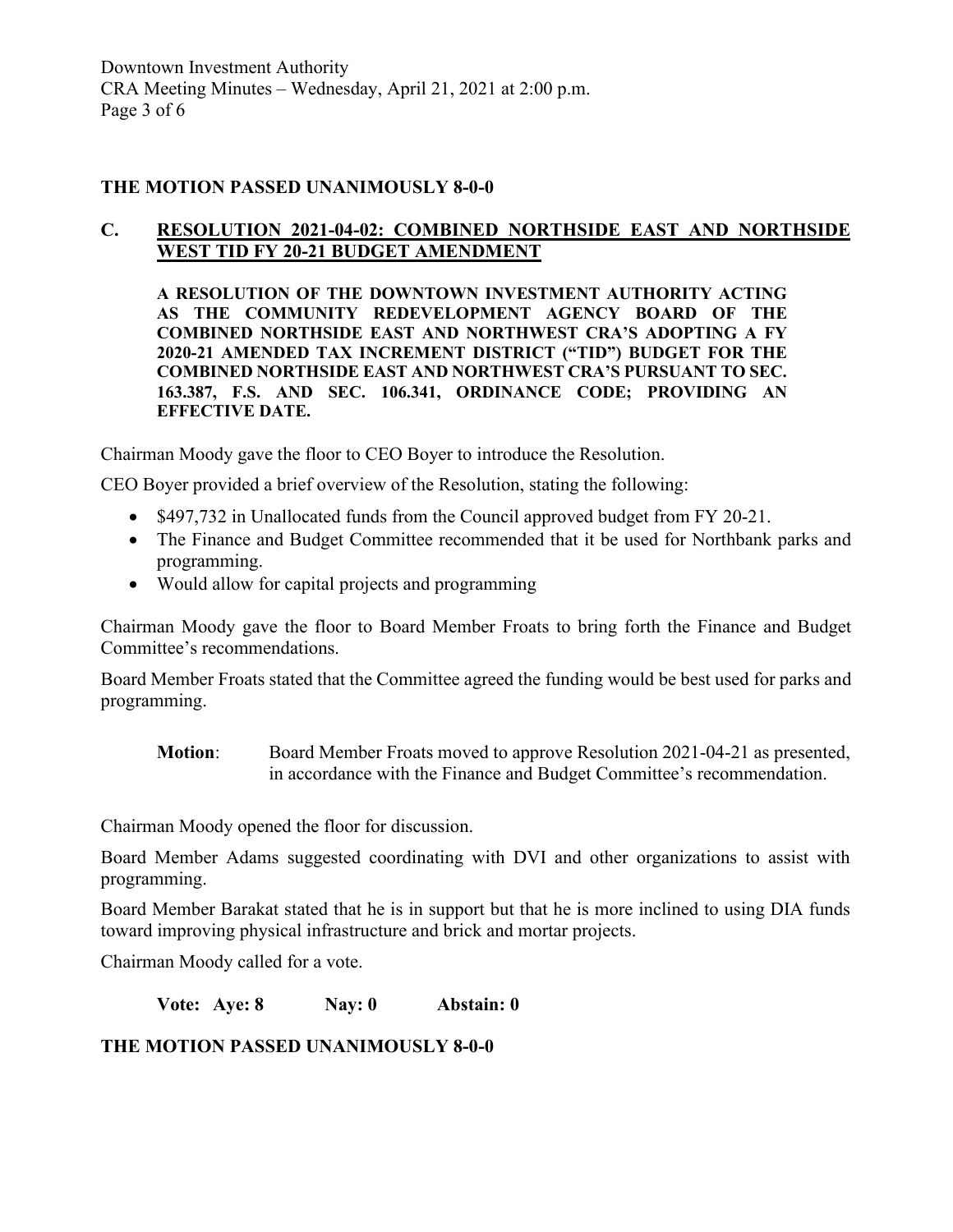### **D. RESOLUTION 2021-04-03: RELATED DEVELOPMENT, LLC RDA AMENDMENT**

**A RESOLUTION AMENDING THE TERMS OF RESOLUTION 2021-01-03 WITH RESPECT TO A DISPOSITION AND REDEVELOPEMENT AGREEMENT BETWEEN THE CITY, THE DOWNTOWN INVESTMENT AUTHORITY ("DIA") AND RELATED DEVELOPMENT, LLC ("DEVELOPER"); AUTHORIZING THE CEO OF THE DIA TO TAKE ALL ACTION NECESSARY TO EFFECTUATE THE PURPOSES OF THIS RESOLUTION, INCLUDING THE EXECUTION OF A REDEVELOPMENT AGREEMENT, PURCHASE AND SALE AGREEMENT, OR FUNCTIONAL EQUIVALENTS; PROVIDING FOR AN EFFECTIVE DATE.**

Chairman Moody gave the floor Mr. Kelley to introduce the resolution.

Mr. Kelley provided an overview of the Resolution which briefly detailed the modifications made to the agreement with Related Group regarding the redevelopment of the River City Brewing Company site. The REV Grant was increased from \$11,902,028 to \$12,996,885. The change stems from cost increases in building materials and design modifications to the multifamily property that came from feedback from multiple sources. The following details were included:

- Some of the cost increase stems from substantial cost increases in materials
- Total costs of the development increased by over \$6.5M, from \$76M as underwritten to \$82.5M as updated
- Related has elected, at their option, to forego the redevelopment of Dock B at this time
- The structure of the REV Grant did not change; 75% of Annual Project Revenues over 20 years
- The ROI increased from 1.02 to 1.04

Board Member Barakat provided an overview of the committee's discussion. The committee discussed the cost increase of materials and the DDRB recommendations. The committee noted that the REV Grant increased due to this projected increase in the assessment and that the 25 percent that the City retains also increases which explains the increase in the ROI. The committee voted in favor.

Chairman Moody opened the floor to discussion from the Board.

Mr. Kelley clarified for Board Member Worsham that reconstruction of Dock B was at the option of the applicant (Related), who at this time has elected to forego construction of Dock B. However, they have expressed an interest in its construction in the future. They will focus on the reconstruction of Dock A.

Mr. Kelley clarified for Board Member Worsham that the boat ramp will undergo a design reconfiguration that will allow for a better turning radius, outside of the scope of this project.

CEO Boyer clarified for Board Member Worsham that the bulkhead will undergo repairs and a replacement of the walkway. Repairs to the boat ramp from hurricane damage will take place soon using FEMA funds.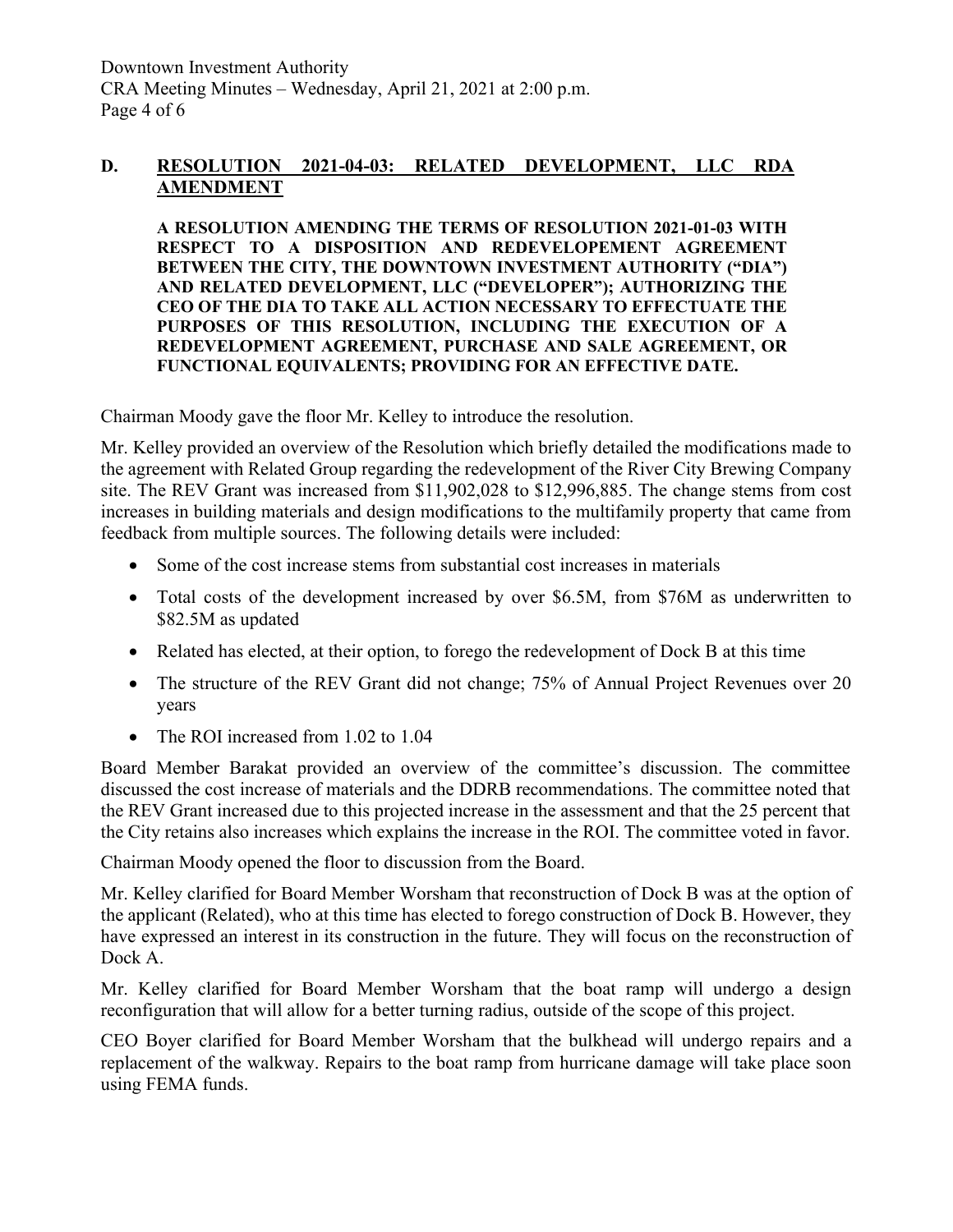Downtown Investment Authority CRA Meeting Minutes – Wednesday, April 21, 2021 at 2:00 p.m. Page 5 of 6

Board Member Citrano stated that he filed a form 8B and confirmed with John Sawyer (OGC) that he is able to vote.

Chairman Moody stated that he had a motion and a second. Seeing no further discussion, Chairman Moody called for a vote on Resolution 2021-04-03 as presented.

**Vote: Aye: 8 Nay: 0 Abstain: 0**

#### **THE MOTION PASSED UNANIMOUSLY 8-0-0**

#### **E. RESOLUTION 2021-04-04: REGIONS BANK EDA AMENDMENT**

**A RESOLUTION AMENDING THE TERMS OF RESOLUTION 2021-01-05 WITH RESPECT TO AN ECONOMIC DEVELOPEMENT AGREEMENT BETWEEN THE CITY, THE DOWNTOWN INVESTMENT AUTHORITY ("DIA") AND REGIONS BANK, AN ALABAMA STATE BANKING CORPORATION ("REGIONS"); AUTHORIZING THE CEO OF THE DIA TO TAKE ALL ACTION NECESSARY TO EFFECTUATE THE PURPOSES OF THIS RESOLUTION, INCLUDING THE EXECUTION OF AN ECONOMIC DEVELOPMENT AGREEMENT, OR FUNCTIONAL EQUIVALENT; PROVIDING FOR AN EFFECTIVE DATE.**

Chairman Moody gave the floor to Mr. Kelley to introduce the Resolution.

Board Member Froats stated that he has a potential conflict based on personal business with the applicant; Mr. Sawyer stated that he does not have a conflict and is eligible to vote.

Mr. Kelley provided an overview of the Resolution, stating the following:

- No changes in the financial commitment amounts
- Costs associated with HVAC replacement are allowed as matching funds while eligible costs for reimbursement are those transition costs related to the sale of their surface lot to VyStar for construction of the parking lot as approved previously
- The closing date has been changed to May, 2021, or as may be modified in the Performance Schedule
- The timeframe has been changed, now allowing for up to two years from the effective date to utilize the Economic Development Grant

Board Member Barakat provided an overview of the SIC meeting discussion stating that the Board typically does not provide funds for repair and maintenance for buildings that are in good shape. The motivation for this Resolution lies in working with the developer to allow the construction of the VyStar garage and the retail provided on the ground floor to move forward. The committee noted that it is cautious of setting a precedent but ultimately approved of the Resolution due to the bigger picture.

Chairman Moody stated that he had a motion and a second from the SIC committee for Resolution 2021-04-04.

Chairman Moody opened the floor for discussion.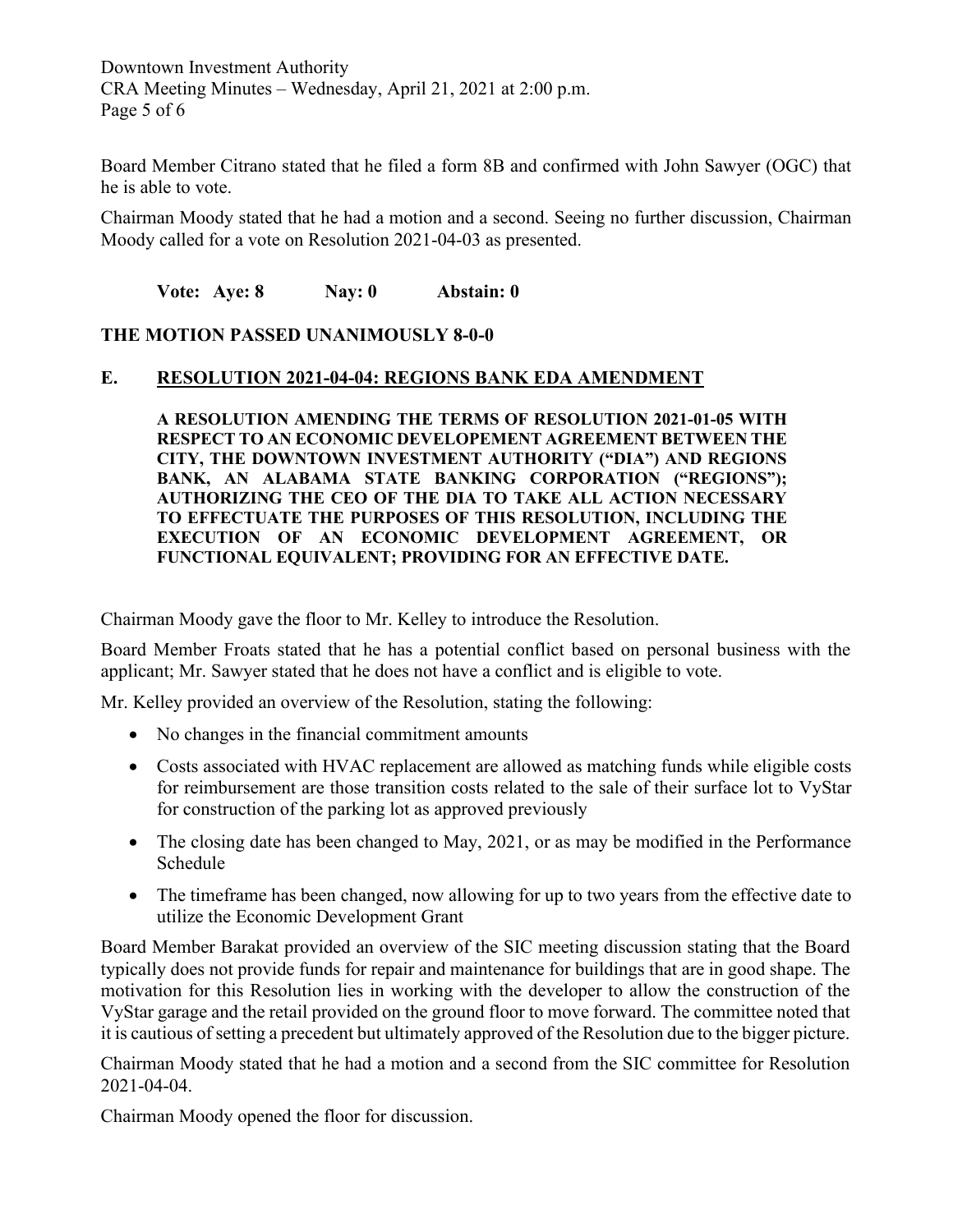Downtown Investment Authority CRA Meeting Minutes – Wednesday, April 21, 2021 at 2:00 p.m. Page 6 of 6

Board Member Adams stated the committee's caution was well founded and stated his support of the Resolution.

Chairman Moody stated that he had a motion and a second. Seeing no further discussion, Chairman Moody called for a vote on Resolution 2021-04-04 as presented.

**Vote: Aye: 8 Nay: 0 Abstain: 0**

### **THE MOTION PASSED UNANIMOUSLY 8-0-0**

**ADJOURNMENT:** The Community Redevelopment Agency proceedings are adjourned at 2:40 p.m.

*The written minutes for this meeting are only an overview of what was discussed. For verbatim comments of this meeting, a recording is available upon request. Please contact Xzavier Chisholm at [xchisholm@coj.net](mailto:xchisholm@coj.net) to acquire a recording of the meeting.*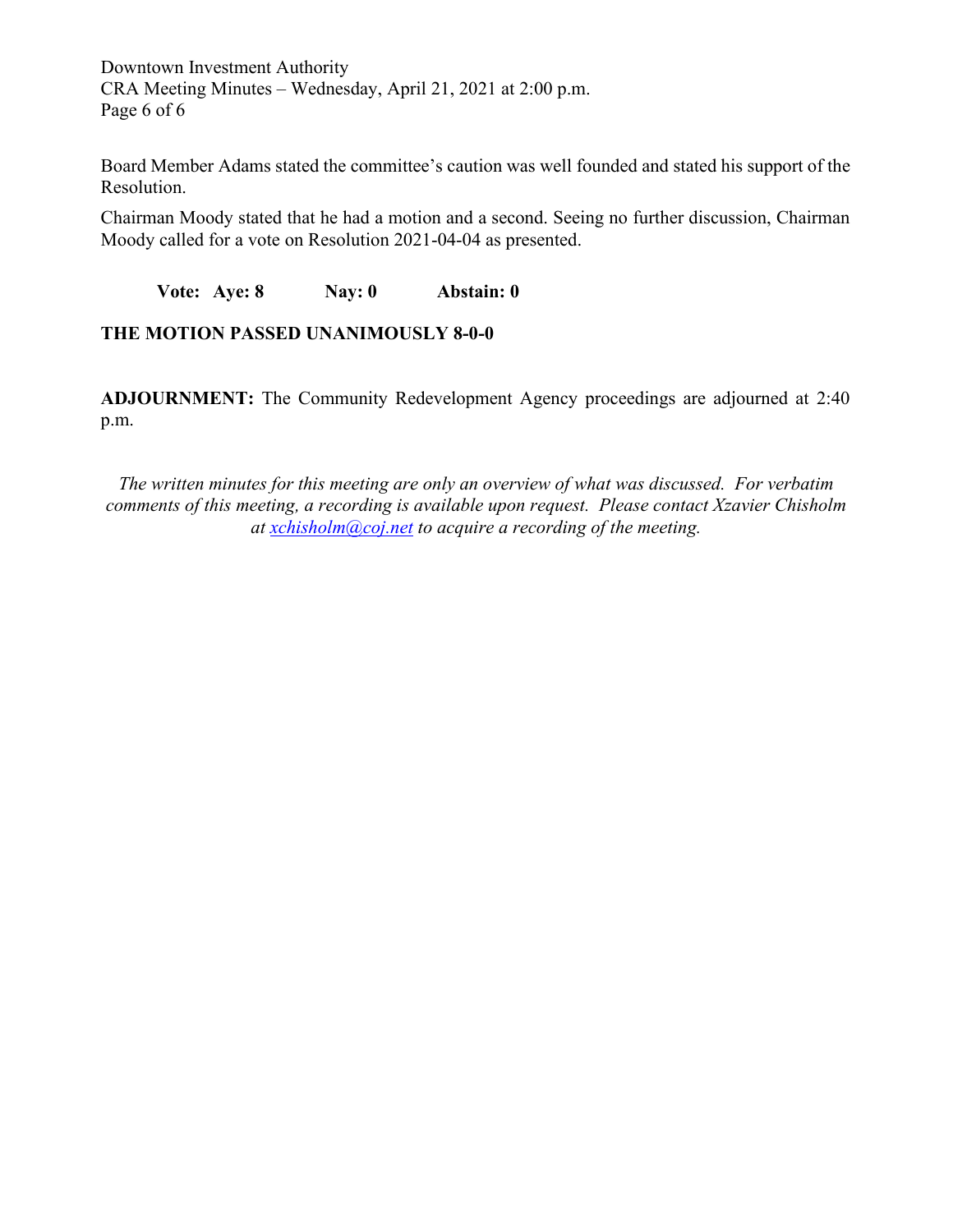

#### *Downtown Investment Authority MEETING MINUTES*

**DIA Board Members:** Ron Moody, Chairman; Carol Worsham, Secretary; Oliver Barakat; Craig Gibbs, Esq.; David Ward, Esq.; Jim Citrano; Bill Adams, Esq.; and Todd Froats.

**DIA Board Members Excused:** Braxton Gillam, Esq., Vice Chairman

**Mayor's Staff:** None

**Council Members:** Council Member LeAnna Cumber, District 5

**DIA Staff:** Lori Boyer, Chief Executive Officer; Steve Kelley, Director of Downtown Real Estate and Development; John Crescimbeni, Contract and Regulatory Compliance Manager; Guy Parola, Operations Manager; Lori Radcliffe-Meyers, Redevelopment Coordinator; Ina Mezini, Communication and Marketing Specialist; and Xzavier Chisholm, Administrative Assistant.

**Office of General Counsel:** John Sawyer, Esq.

**CALL TO ORDER:** Chairman Moody called to order the Downtown Investment Authority Board Meeting at 2:40 p.m.

### **IV. DOWNTOWN INVESTMENT AUTHORITY MEETING**

## **A. MARCH 17, 2021 DOWNTOWN INVESTMENT AUTHORITY BOARD MEETING APPROVAL OF THE MINUTES**.

Seeing no comments, Chairman Moody called for a motion.

**Motion**: Board Member Citrano moved to approve the minutes as presented

**Seconded:** Board Member Gibbs seconded the motion

Seeing no comments, Chairman Moody called for a vote.

**Vote: Aye: 8 Nay: 0 Abstain: 0**

### **THE MOTION PASSED UNANIMOUSLY 8-0-0**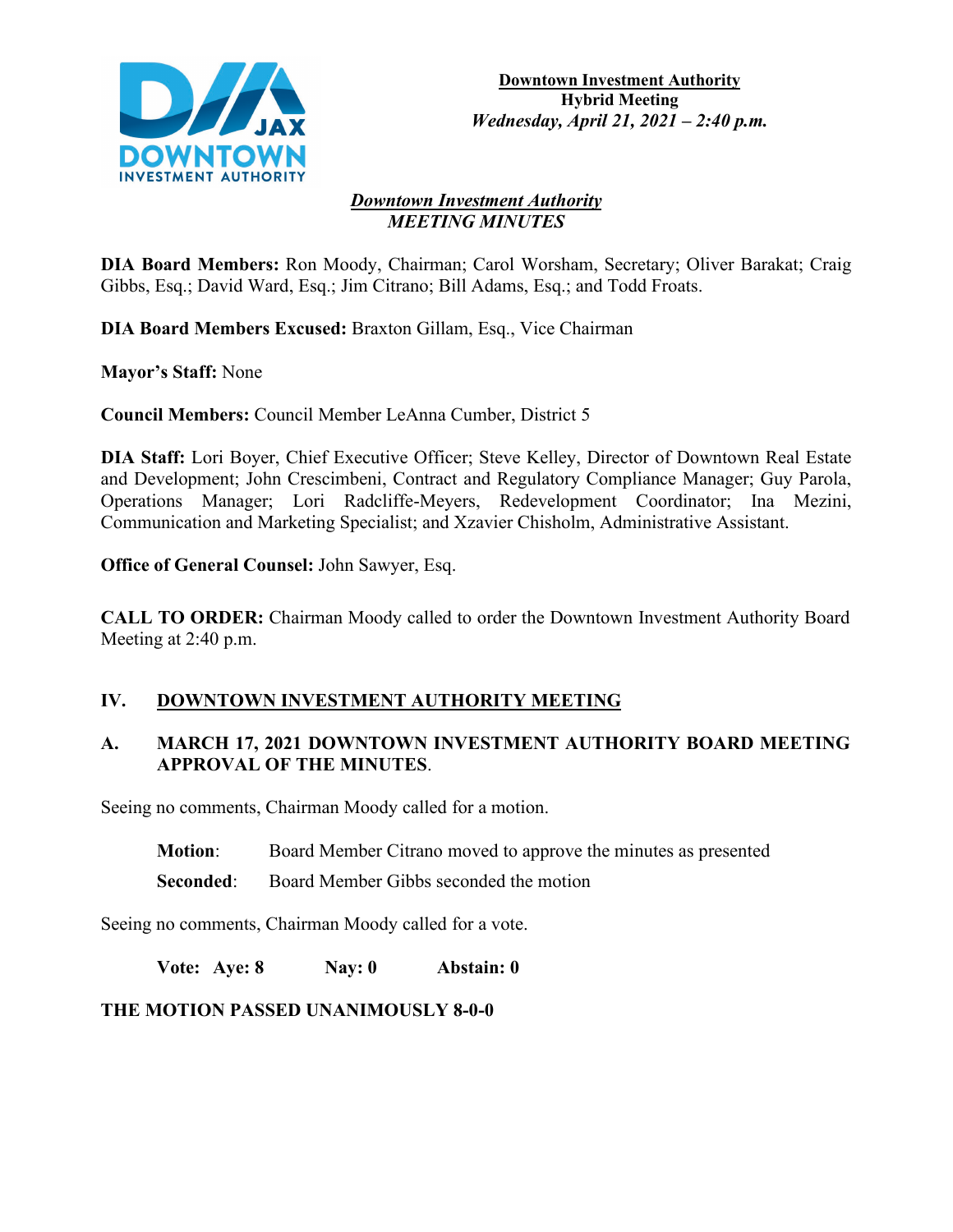#### **B. RESOLUTION 2021-04-05: DOWNTOWN VISION, INC. FY 21-22 BUDGET**

**A RESOLUTION OF THE DOWNTOWN INVESTMENT AUTHORITY RECOMMENDING THAT THE JACKSONVILLE CITY COUNCIL APPROVE THE CITY'S FINANCIAL CONTRIBUTION TO DOWNTOWN VISION, INC. ("DVI") AS IDENTIFIED IN DVI'S 2021-2022 BUDGET; RECOMMENDING THAT THE JACKSONVILLE CITY COUNCIL APPROVE DVI'S 2021-2022 ANNUAL BUDGET INCLUDED IN EXHIBIT 'A'; PROVIDING FOR AN EFFECTIVE DATE.** 

Chairman Moody gave the floor to CEO Boyer to introduce the Resolution.

CEO Boyer provided an overview of the Resolution, stating the following:

- DVI submits their budget to the DIA annually for recommendations.
- The budget has been approved by the DVI board.
- It assumes the geographic expansion and the expansion to residential properties is approved by City Council. The legislation should be filed within two weeks.
- The budget office is requesting that DVI provide alternate budgets one if the aforementioned legislation is approved and one if it is not.

Jake Gordon, CEO of DVI, gave a brief presentation on DVI business and budget highlights.

Chairman Moody opened the floor for discussion.

Mr. Gordon clarified for Board Member Worsham that the \$1.3M for Professional Fees and Contract Services is primarily the expanded Ambassador contract.

Board Member Barakat stated that he has a potential conflict as he is a Board Member of DVI. Mr. Sawyer confirmed that he is able to vote with the filing of a form 8B.

Discussion occurred regarding the potential for continued growth in revenues.

**Motion**: Board Member Worsham moved to approve Resolution 2021-04-05 as presented

**Seconded:** Board Member Gibbs seconded the motion

Chairman Moody called for a vote.

**Vote: Aye: 8 Nay: 0 Abstain: 0**

### **THE MOTION PASSED UNANIMOUSLY 8-0-0**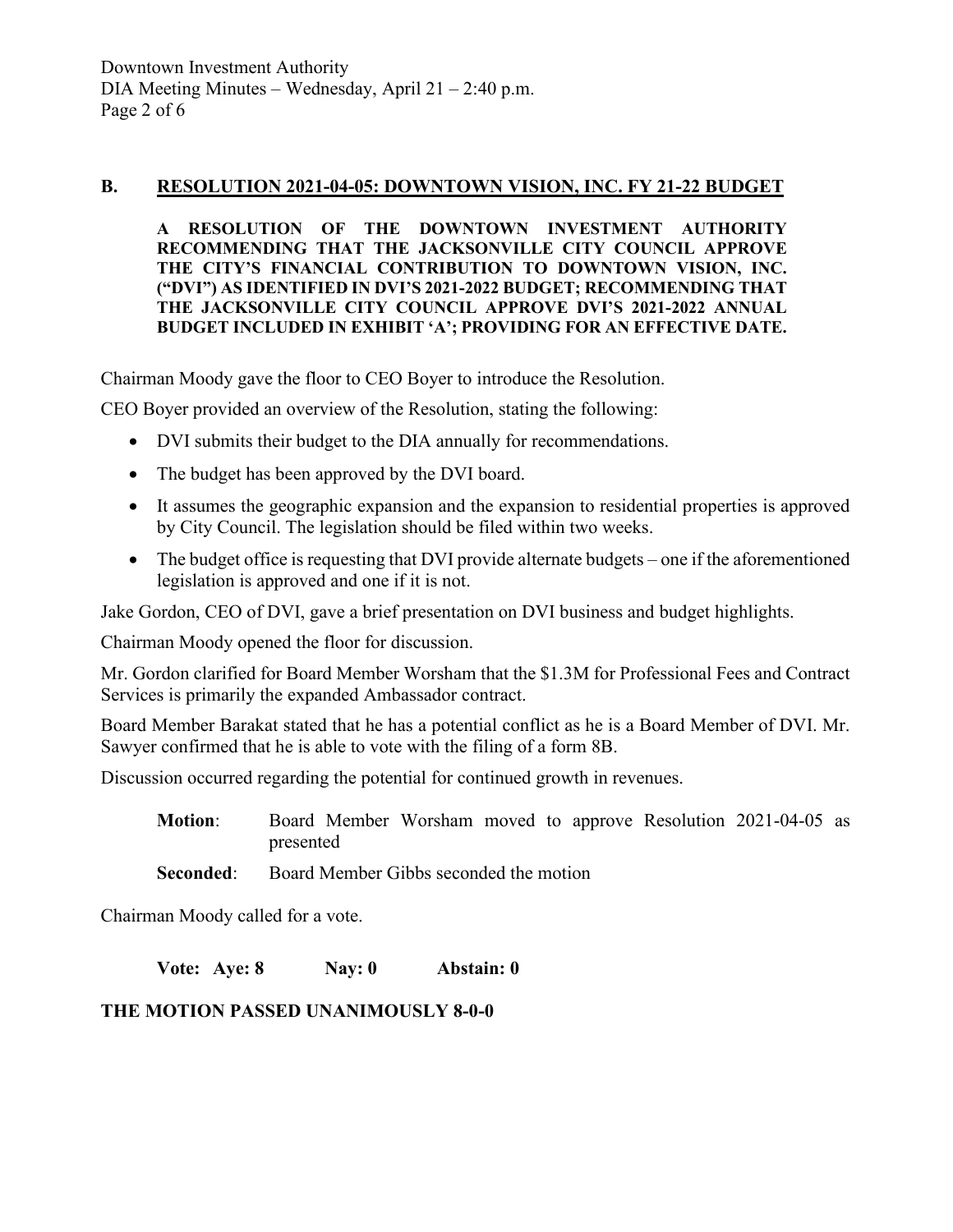#### **C. RESOLUTION 2021-04-06: SALE OF SURPLUS WATER QUALITY COMPENSATORY CREDITS**

**A RESOLUTION OF THE DOWNTOWN INVESTMENT AUTHORITY ("DIA") AUTHORIZING THE SALE OF UP TO 0.25 ACRE OF SURPLUS WATER QUALITY COMPENSATORY CREDITS TO CRONK DUCH ARCHITECTURE ("DEVELOPER") FOR USE ON CERTAIN PROPERTY IDENTIFIED BY DUVAL COUNTY TAX PARCEL 090037 0010 ("PROPERTY"); INSTRUCTING THE CHIEF EXECUTIVE OFFICER ("CEO") TO TAKE ALL NECESSARY ACTION TO EFFECTUATE THE PURPOSES OF THIS RESOLUTION; PROVIDING FOR AN EFFECTIVE DATE.**

Chairman Moody gave the floor to Mr. Parola to introduce the Resolution.

Mr. Parola provided a brief summary of the Resolution, stating the following:

- It is a relatively small piece of property that is looking for up to a quarter-acre of surplus water compensatory credits.
- Per the formula laid out in the ordinance code, one acre is \$35,000. A quarter of that is roughly \$8,700.
- There are roughly 170 credit acres left.

Chairman Moody called for a motion.

**Motion**: Board Member Worsham moved to approve Resolution 2021-04-06 as presented

**Seconded:** Board Member Froats seconded the motion

Chairman Moody opened the floor for discussion.

Chairman Moody called for a vote.

**Vote: Aye: 8 Nay: 0 Abstain: 0**

### **THE MOTION PASSED UNANIMOUSLY 8-0-0**

### **D. RESOLUTION 2021-04-07: CONTRIBUTION TO JESSIE DUPONT FUND DOWNTOWN PARKS STUDY**

**A RESOLUTION OF THE DOWNTOWN INVESTMENT AUTHORITY ("DIA") PROVIDING FOR A SIXTY THOUSAND DOLLAR (\$60,000.00) CONTRIBUTION TO THE JESSIE BALL DUPONT FUND TO SUPPORT A COLLABORATIVE RIVERFRONT PARKS STUDY; INSTRUCTING ITS**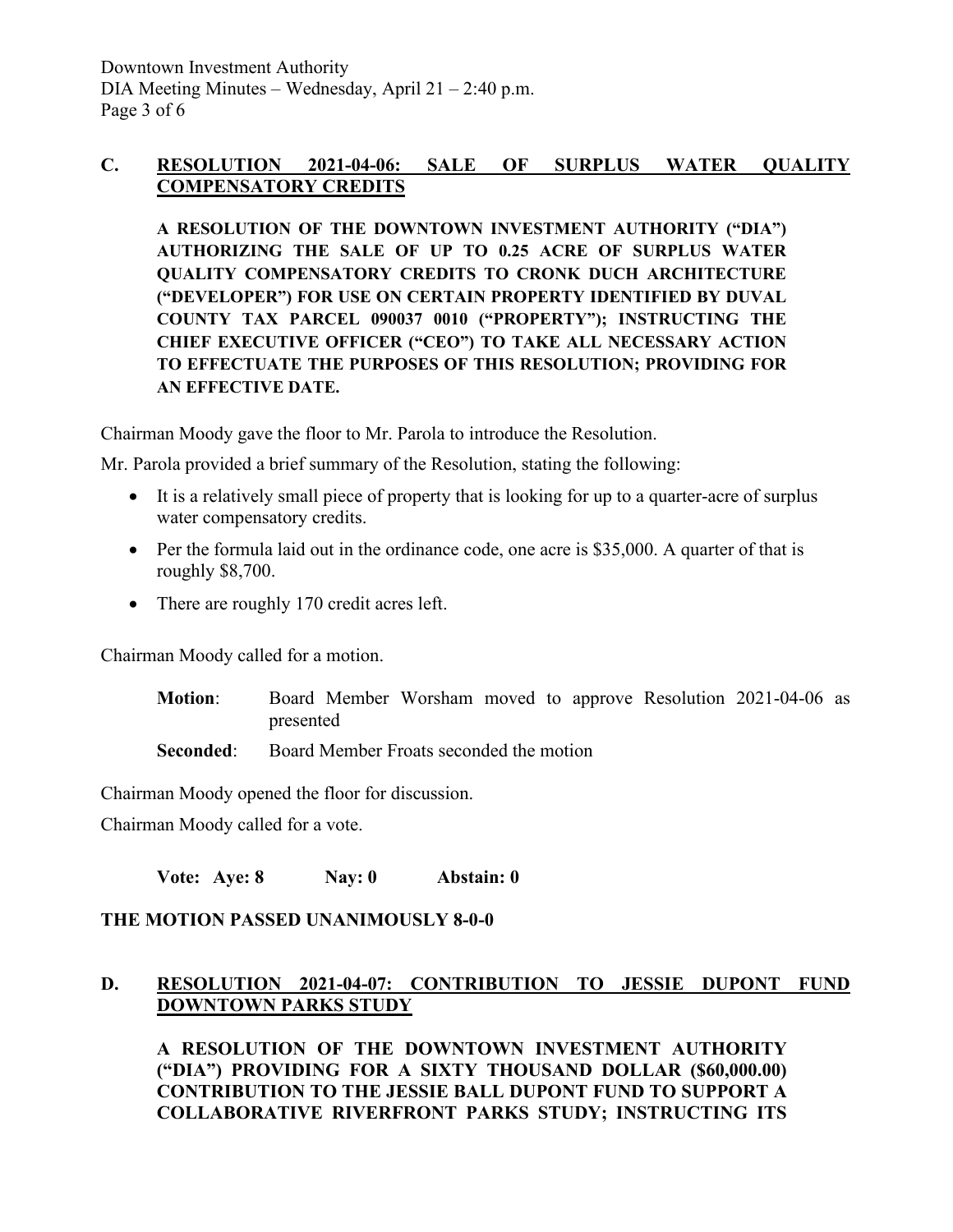### **CHIEF EXECUTIVE OFFICER TO TAKE ALL NECESARRY ACTIONS TO EFFECTUATE THE PURPOSE OF THIS RESOLUTION; PROVIDING FOR AN EFFECTIVE DATE.**

Chairman Moody gave the floor to CEO Boyer to introduce the Resolution.

CEO provided the following overview:

- DuPont has committed in excess of \$200,000 to developing a master plan of public parks and how they connect.
- The study aims to use an integrated and holistic approach to bring about a programmatic use of Jacksonville park spaces.
- Costs for the study have gone up.
- The Resolution is a request to transfer funds previously set aside for professional services the hire of an independent auditor for the MPS litigation – over to a contribution to a private organization to assist with the increased costs that DuPont is incurring.

**Motion**: Board Member Gibbs moved to approve Resolution 2021-04-07 as presented **Seconded:** Board Member Citrano seconded the motion

Chairman Moody opened the floor for discussion.

CEO Boyer clarified for Board Member Worsham that DuPont has been in communication with the DIA regarding the direction and scope of the study, and that the study will not present a conflict with other DIA initiatives. The study will bring valuable information and will be a vital tool that the DIA can draw upon in the future.

CEO Boyer clarified for Board Member Worsham that we have a timeline for the study. Some portions will be completed by June and other portions will not be completed until August or September.

Board Member Adams asked whether DuPont is making other efforts to bridge the funding gap.

CEO Boyer stated for Board Member Adams that she is not aware of the funding sources for the DuPont study but that there are a number of downtown businesses that are stakeholders.

CEO Boyer clarified for Board Member Barakat that the DuPont study will include a number of concepts for the potential park development of the Shipyards and how it could work in conjunction with other private developments in the area.

CEO Boyer stated for Board Member Barakat and Board Member Ward that the DIA would be able to use the design plans from this study as a conceptual level vision for what park space might look like. The study would also provide a variety of ideas about different types of Riverwalk installations and allow for the pricing and phase in of a complete development of the park system that ties together the Central Core area down to the Sports and Entertainment area.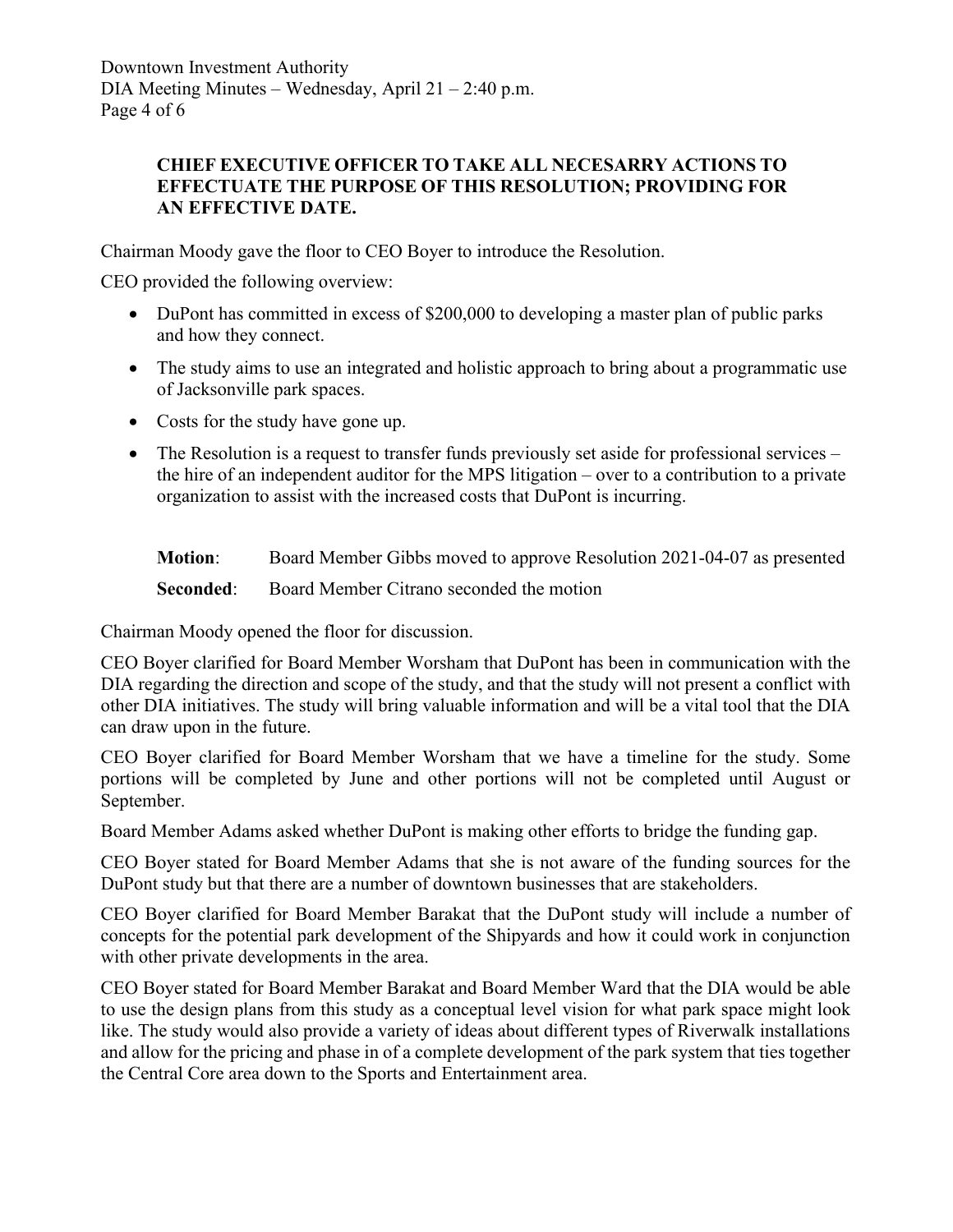Downtown Investment Authority DIA Meeting Minutes – Wednesday, April  $21 - 2:40$  p.m. Page 5 of 6

Chairman Moody called for a vote.

**Vote: Aye: 8 Nay: 0 Abstain: 0**

## **THE MOTION PASSED UNANIMOUSLY 8-0-0**

# **V. NEW BUSINESS**

CEO Boyer stated for the board that next month the Chair will be appointing a nominating committee.

Chairman Moody stated that he would like Board Members Gibbs, Barakat, and Adams to consider serving on the nominating committee.

# **VI. CEO INFORMATION BRIEFING**

CEO Boyer provided the following updates:

- The two Notice of Dispositions LaVilla townhomes and Berkman Marina Riparian Easement – will close on the  $23<sup>rd</sup>$ . Any new offers will be brought to the board at next month's meeting.
- The Hatfield façade Grant has been signed.
- The Doro project has commenced.
- A demonstration of the projection on Times Union Performing Arts Center will take place May  $6^{th}$  at 8:00 p.m.
- BID/CRA
	- o A draft of the market feasibility study has been completed. When the study has been finalized it will be presented to the board.
	- o Task 1 Stakeholder and DDRB member outreach has taken place.
	- o Task 4 Public meetings as well as the DIA board member outreach beginning in May.
	- o District branding stakeholder outreach through surveys has taken place.
	- o Discussion of potential incentives for small residential properties, commercial leasing, riverfront restaurants, and downtown grocers.

CEO Boyer stated for Board Member Worsham that she envisions one or two workshops to facilitate input.

CEO Boyer concluded her briefing.

# **VII. CHAIRMAN REPORT**